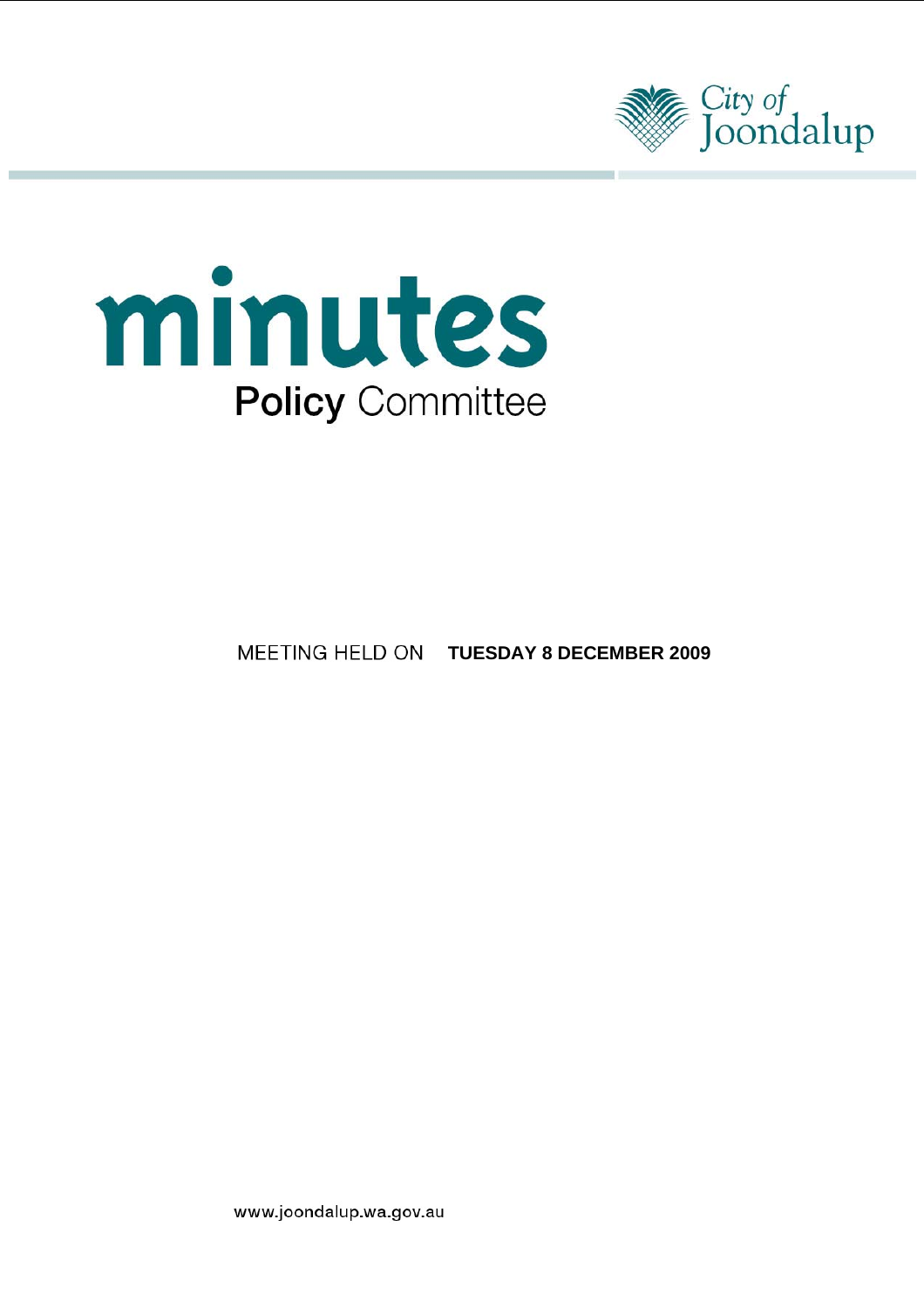# **TABLE OF CONTENTS**

| <b>Item No</b>    | <b>Title</b>                                                                   | Page No        |
|-------------------|--------------------------------------------------------------------------------|----------------|
|                   | <b>Declaration of Opening</b>                                                  | 3              |
|                   | <b>Election of Presiding Member</b>                                            | 3              |
|                   | <b>Election of Deputy Presiding Member</b>                                     | 3              |
|                   | Apologies/Leave of absence                                                     | 4              |
|                   | <b>Confirmation of Minutes</b>                                                 | $\overline{4}$ |
|                   | Announcements by the Presiding Person without discussion                       | 4              |
|                   | <b>Declarations of Interest</b>                                                | 4              |
|                   | Identification of matters for which the meeting may sit behind<br>closed doors | 4              |
|                   | Petitions and deputations                                                      | 4              |
|                   | Reports                                                                        |                |
| Item 1            | Setting of Meeting Dates for 2010                                              | 5              |
| Item <sub>2</sub> | <b>Draft Memorials Policy</b>                                                  | 6              |
|                   | Motions of which previous notice has been given                                | 8              |
|                   | Requests for Reports for future consideration                                  | 9              |
|                   | Closure                                                                        | 9              |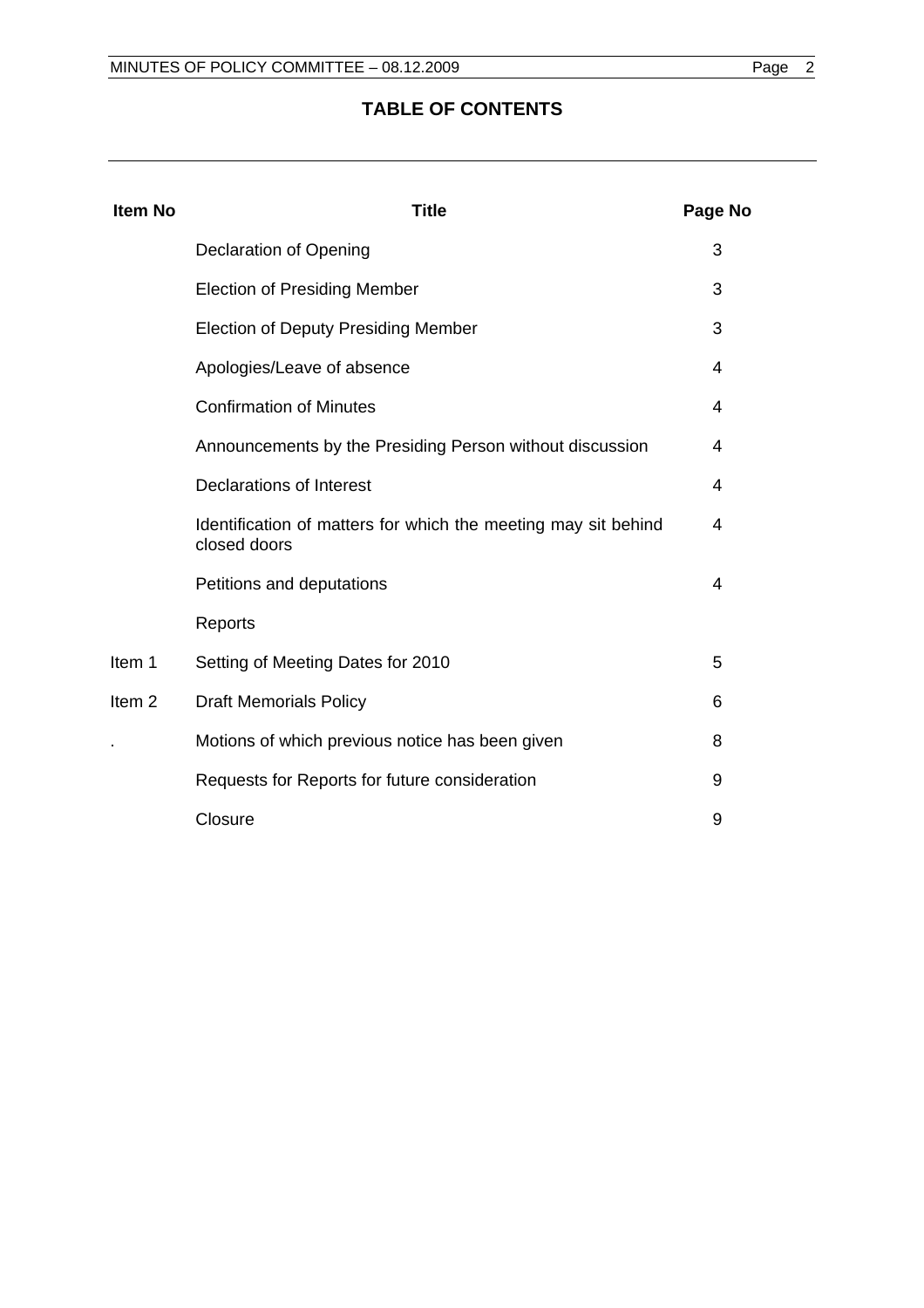# **CITY OF JOONDALUP**

#### **MINUTES OF THE POLICY COMMITTEE MEETING HELD IN CONFERENCE ROOM 3, JOONDALUP CIVIC CENTRE, BOAS AVENUE, JOONDALUP ON TUESDAY, 8 DECEMBER 2009**

#### **ATTENDANCE**

#### **Committee Members**

Cr Kerry Hollywood *Presiding Person* North Ward Cr John Chester *Deputy Presiding Person* South-East Ward Mayor Troy Pickard **From 1814 hrs From 1814 hrs From 1814** hrs **From 1814** hrs **From 1814** hrs **From 1814** hrs **From 1814** hrs **From 1814** hrs **From 1814** hrs **From 1814** hrs **From 1814** hrs **From 1814** hrs **From 1814** Cr Liam Gobbert Central Ward Cr Christine Hamilton-Prime South-West Ward

#### **Officers:**

| Mr Garry Hunt    | <b>Chief Executive Officer</b>      | Absent from 1812 to 1814 hrs |
|------------------|-------------------------------------|------------------------------|
| Mr Jamie Parry   | Director, Governance and Strategy   |                              |
| Mr Martyn Glover | Director Infrastructure Services    |                              |
| Mrs Janet Foster | Administrative Services Coordinator |                              |

# **DECLARATION OF OPENING**

The Chief Executive Officer declared the meeting open at 1810 hrs.

#### **ELECTION OF PRESIDING PERSON**

The Chief Executive Officer advised of an error within the agenda, in relation to the procedure for the election of Presiding Person. The revised procedure is attached.

The Chief Executive Officer called for nominations for the position of Presiding Person.

Cr Kerry Hollywood nominated for the position. There being no further nominations, Cr Hollywood was elected unopposed to the position of Presiding Person.

Cr Hollywood assumed the Chair at this point.

*The Chief Executive Office left the Room at 1812 hrs.* 

# **ELECTION OF DEPUTY PRESIDING MEMBER**

The Presiding Person called for nominations for the position of Deputy Presiding Person.

Cr John Chester nominated for the position. There being no further nominations, Cr Chester was elected unopposed to the position of Deputy Presiding Person.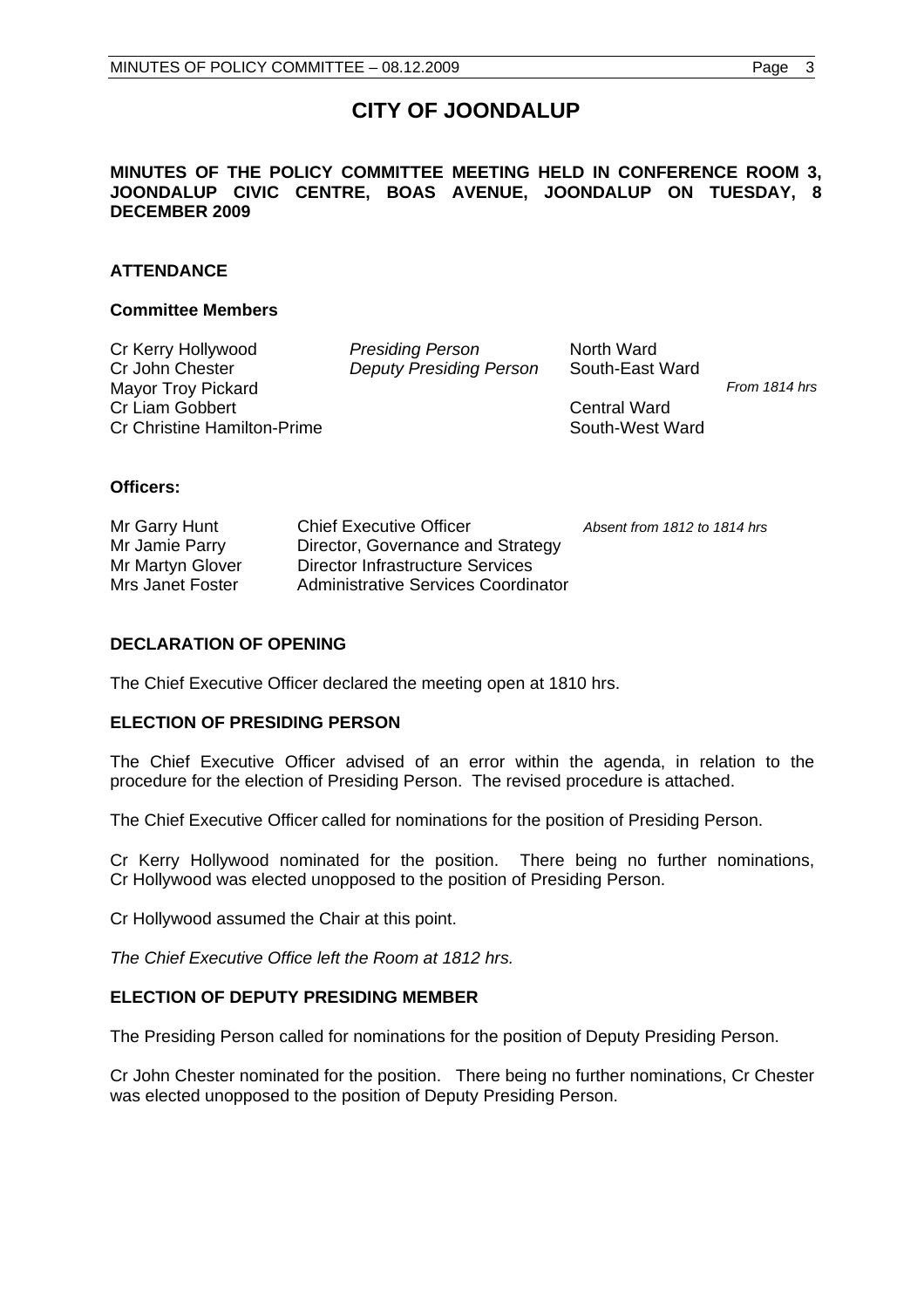*Mayor Pickard and the Chief Executive Officer entered the Room at 1814 hrs.* 

# **APOLOGIES/LEAVE OF ABSENCE**

| Apology for absence:         | Cr Fiona Diaz      |
|------------------------------|--------------------|
| Apology for late attendance: | Mayor Troy Pickard |

#### **Leave of Absence previously approved**

Cr Trona Young 26 November 2009 to 15 December 2009 inclusive

#### **CONFIRMATION OF MINUTES**

#### MINUTES OF THE POLICY COMMITTEE HELD ON 29 SEPTEMBER 2009

**MOVED Mayor Pickard SECONDED Cr Hollywood that the minutes of the meeting of the Policy Committee held on 29 September 2009 be confirmed as a true and correct record.** 

#### **The Motion was Put and CARRIED (5/0)**

**In favour of the Motion:** Crs Hollywood, Chester, Gobbert, Hamilton-Prime and Mayor Pickard

# **ANNOUNCEMENTS BY THE PRESIDING PERSON WITHOUT DISCUSSION**

Nil

#### **DECLARATIONS OF INTEREST**

Nil

# **IDENTIFICATION OF MATTERS FOR WHICH THE MEETING MAY SIT BEHIND CLOSED DOORS**

Nil

#### **PETITIONS AND DEPUTATIONS**

Nil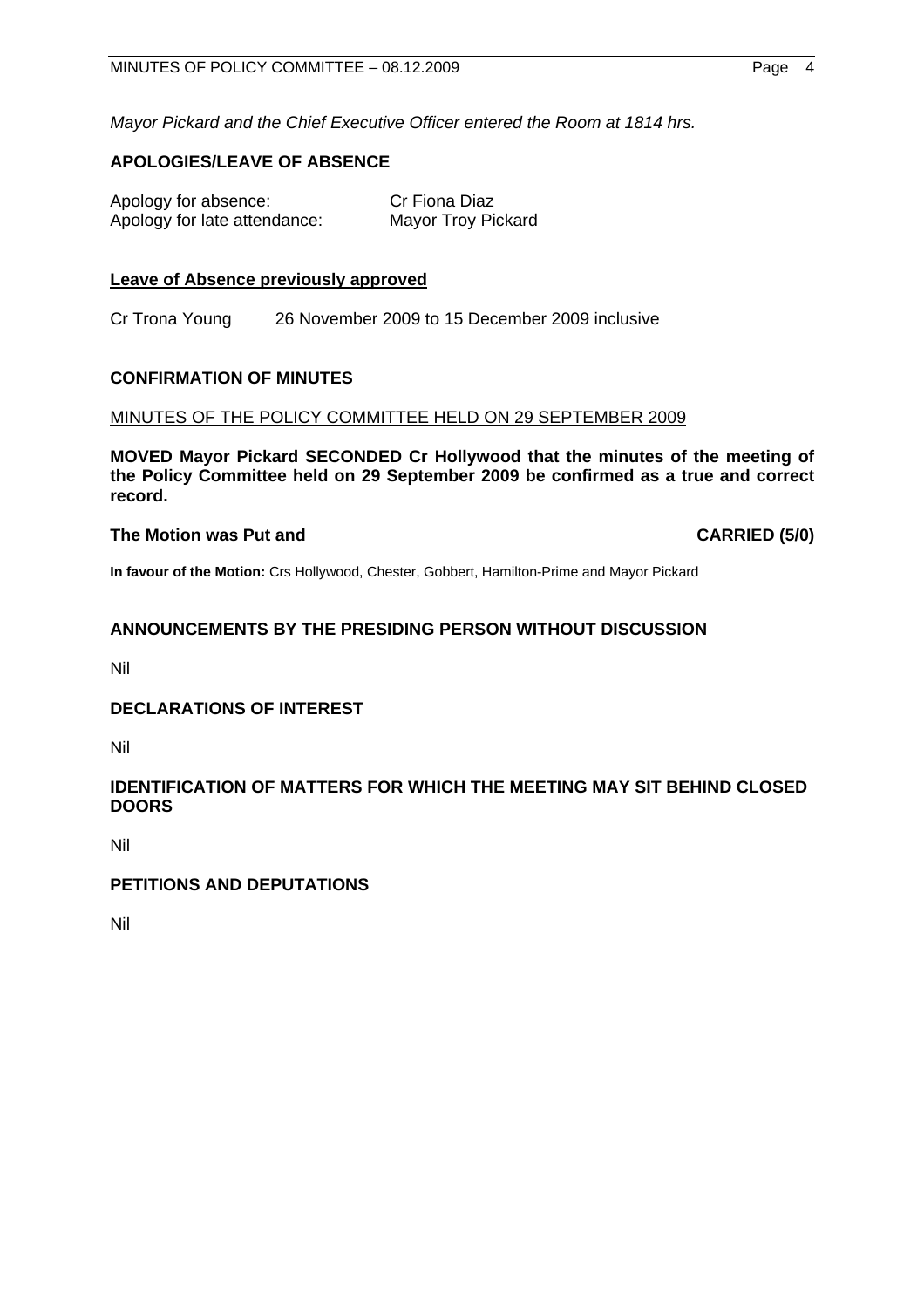# **ITEM 1 SETTING OF MEETING DATES - 2010**

**WARD:** All

| <b>RESPONSIBLE</b><br><b>DIRECTOR:</b> | Mr Jamie Parry<br>Governance and Strategy |
|----------------------------------------|-------------------------------------------|
| <b>FILE NUMBER:</b>                    | 26176                                     |
| <b>ATTACHMENTS:</b>                    | Nil                                       |

#### **PURPOSE**

To provide a schedule of meeting dates for the Policy Committee for 2010.

# **DETAILS**

It is suggested that quarterly meetings of the Policy Committee be set for 2010.

The meeting dates are based on the draft schedule of Council meeting dates, which will be considered by Council at its meeting to be held on 15 December 2009. The proposed meeting dates are as follows:

7.00 pm on Tuesday 23 February 2010; 7.00 pm on Tuesday 25 May 2010; 7.00 pm on Tuesday 24 August 2010; 6.00 pm on Tuesday 23 November 2010.

The commencement times for the February, May and August meetings allow for Audit Committee meetings to be held prior to the Policy Committee meetings.

#### **VOTING REQUIREMENTS**

Simple majority.

**MOVED Cr Hollywood SECONDED Cr Chester that the Policy Committee APPROVES the following meeting dates for 2010:** 

**7.00 pm on Tuesday 23 February 2010; 7.00 pm on Tuesday 25 May 2010; 7.00 pm on Tuesday 24 August 2010; 6.00 pm on Tuesday 23 November 2010.** 

#### The Motion was Put and **CARRIED** (5/0)

**In favour of the Motion:** Crs Hollywood, Chester, Gobbert, Hamilton-Prime and Mayor Pickard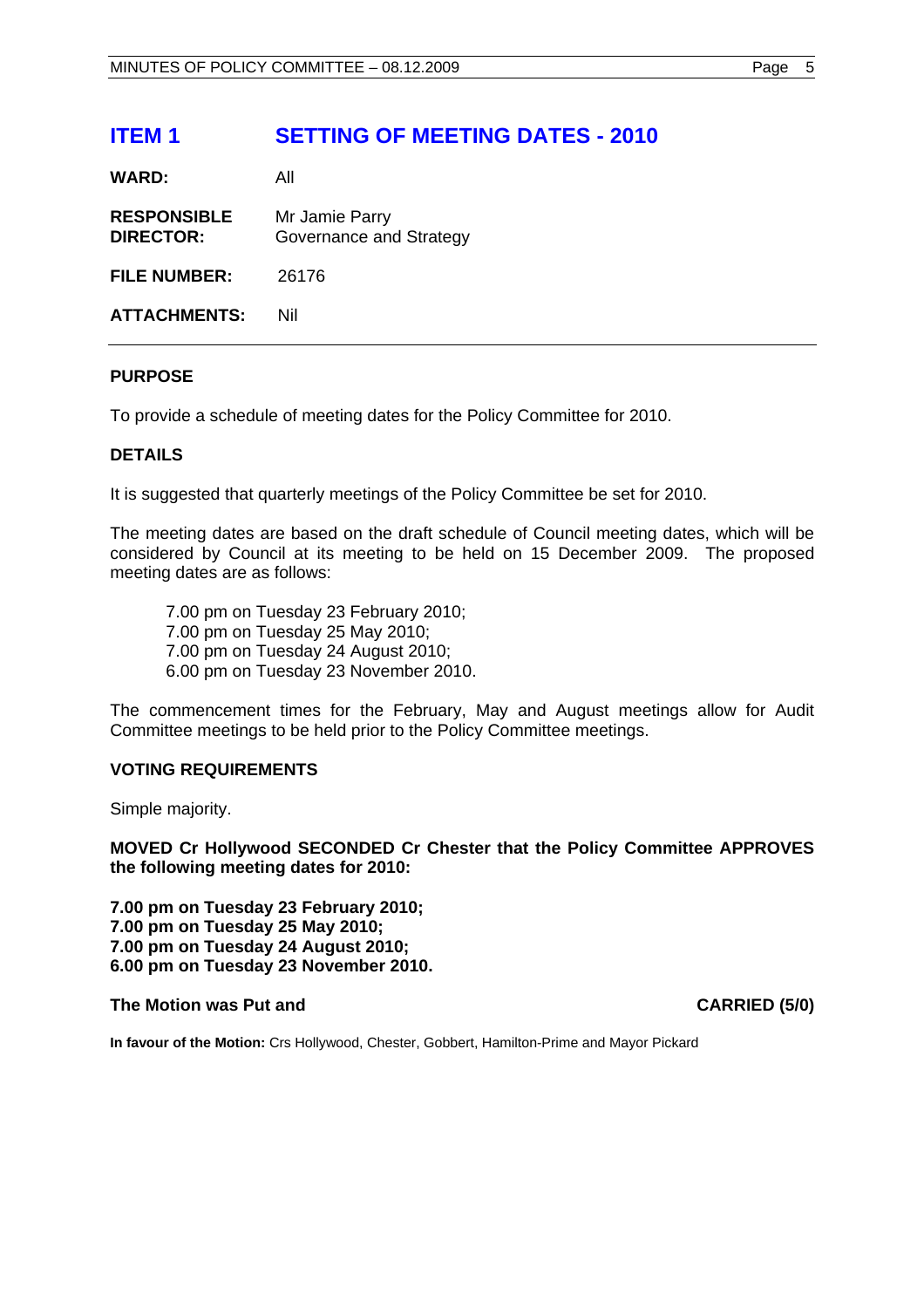# **ITEM 2 DRAFT MEMORIALS POLICY**

**WARD:** All

| <b>RESPONSIBLE</b>  | Mr Martyn Glover               |
|---------------------|--------------------------------|
| <b>DIRECTOR:</b>    | <b>Infrastructure Services</b> |
| <b>FILE NUMBER:</b> | 100385                         |

**ATTACHMENTS:** Attachment 1 Draft Policy

# **PURPOSE / EXECUTIVE SUMMARY**

To provide members of the Policy Committee with a Draft Memorials Policy for their consideration.

It is recommended that the Policy Committee recommends that Council adopts the Draft Policy in the format prescribed in Attachment 1 to this report.

# **BACKGROUND**

In recent months the City of Joondalup has received a number of requests to install memorials within the City's public open spaces and road reserves. These applications have been declined because the City does not have any guidelines, policy or protocol that either supports or does not support the placement of memorials within public open spaces and road reserves.

# **DETAILS**

The City is of the opinion that there needs to be a process and policy to make applications for memorials straightforward for the officers at the City and less traumatic for the families and friends of the deceased and hopefully improve the understanding of the community.

Research indicates that little guidance exists in any of current State or Local Government policies that address this issue and which may assist the City in the development of its own position. Where references have been found, they relate mainly to the erection of crosses in road reserves such as those approved by Main Roads WA and the installation of memorials in specific locations for residents who have made significant contributions to the local community.

It is believed that prior to considering memorial requests, the City should establish a consistent position on the installation of memorials within public open spaces in order to process applications more efficiently and in a manner that balances all views and options.

# **Category One;**

# *Conditions for "Significant Person" Memorials:*

Community members and groups may seek the installation of a memorial for a past resident or person outside of the City of Joondalup who has contributed significantly to the local Joondalup community. Applications for such memorials must, however be supported by family members of the deceased and submitted to Council for approval.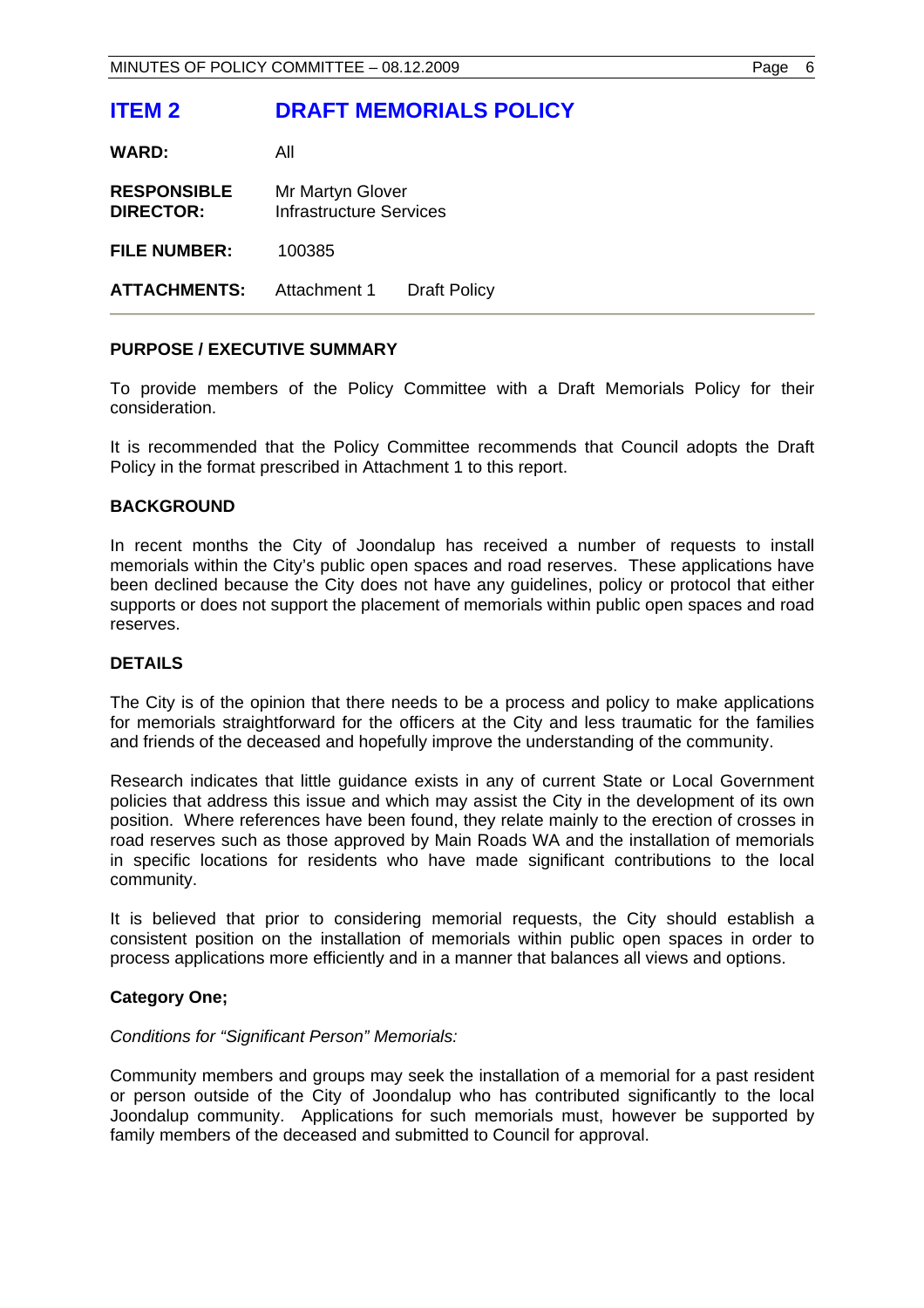# **Category Two;**

#### *Conditions for "Temporary Memorials"*

Family members may seek the installation of a Temporary Memorial for a deceased person who has past away from tragic circumstances. Applications for these temporary memorials must be approved by the CEO.

Temporary memorials permit items such as flowers, crosses, toys, and notes to be placed on site for a period of one to six months after the passing of the deceased. Once this period has elapsed, all non-authorised material will be removed and returned to the family of the deceased. This seeks to acknowledge the needs of the family and friends whilst ensuring that an open and orderly process is available to return the location back to its original state for the benefit of local residents.

#### **Issues and options considered:**

- 1. To recommend that Council adopts the Draft Memorials Policy in current format (Attachment 1).
- 2. To recommend that Council adopts the Draft Memorials Policy subject to suggested amendments.
- 3. To recommend that Council does not adopt a Memorials Policy.

#### **Legislation/Strategic Plan/Policy Implications**

| Legislation | Not Applicable |
|-------------|----------------|
|-------------|----------------|

#### **Strategic Plan**

.

- **Key Focus Area:** Community Wellbeing
- Objective: 5.1 To ensure the City's facilities and services are of a high quality and accessible to everyone.

#### **Risk Management considerations:**

Not Applicable

#### **Financial/Budget Implications:**

Subject to support, the cost of memorial installations would be borne by the applicant. The City would be responsible for the ongoing operational maintenance of the area where the memorial has been placed, which would be minimal and absorbed into existing operational costs of maintaining parks, public open spaces and road reserves.

#### **Regional Significance:**

Not Applicable

#### **Sustainability implications:**

Not Applicable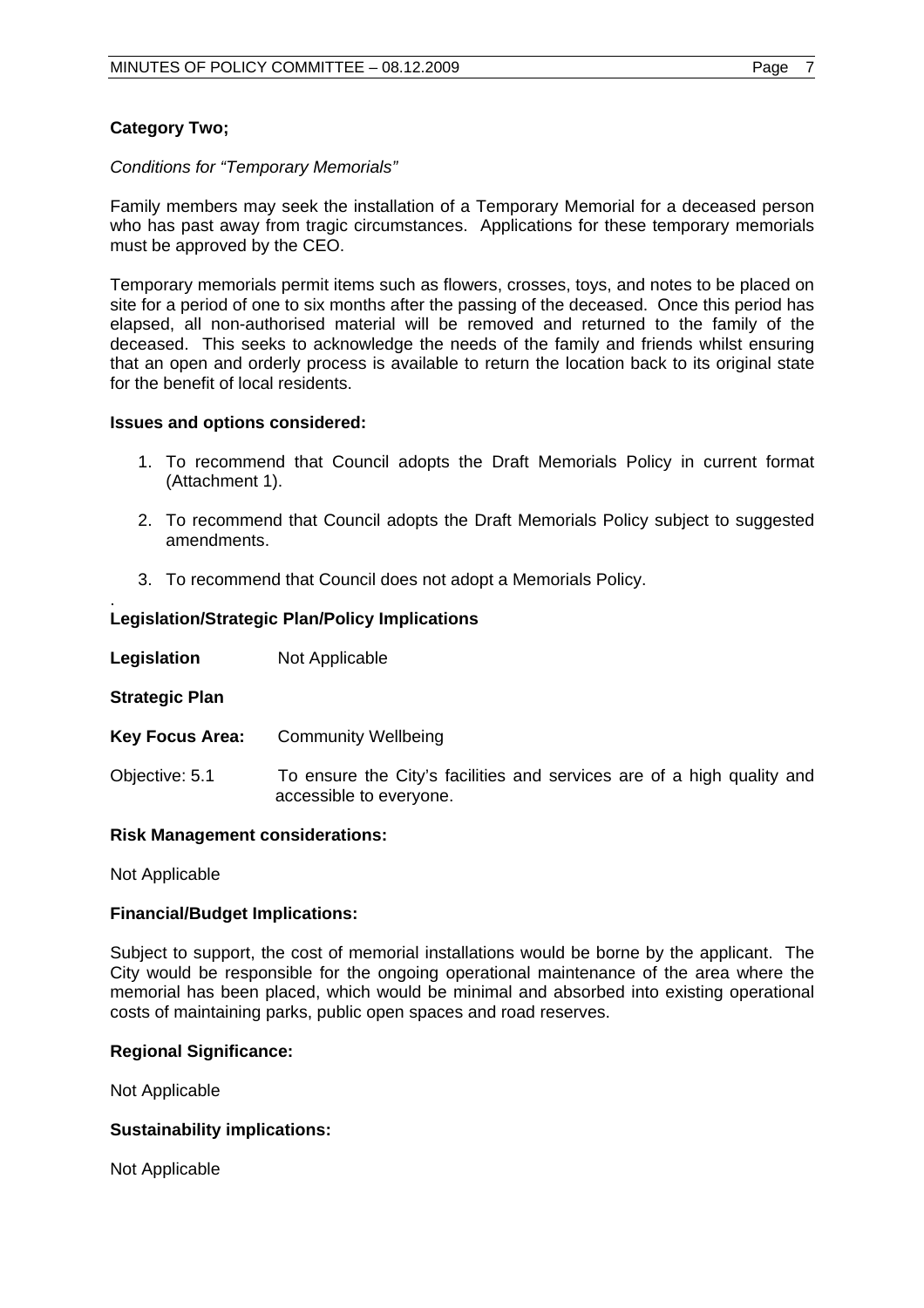# **Consultation:**

Not Applicable

#### **COMMENT**

The City of Joondalup currently does not have any guidelines, protocol or policy that supports the installation of temporary or permanent memorials. Experience reflects that when memorials have been placed within a Council verge area they have been dealt with very reactively and have had to be monitored fairly closely. If the City had an application process which was supported by Council, this would make the placement of memorials on Public Open Spaces and Road Reserves far less traumatic for the families and friends of the deceased and hopefully improve the understanding of the community.

#### **VOTING REQUIREMENTS**

Simple Majority

# **OFFICER'S RECOMMENDATION**

That the Policy Committee RECOMMENDS that Council ADOPTS the Draft City Policy 5-7 Memorials In Public Reserves in the format provided in Attachment 1 to this Report.

The Director Infrastructure Services advised that minor amendments were required in the report. These amendments are as follows:

- Under "Conditions for Temporary Memorials"
	- Paragraph 1 should read *"Family members residing in the City of Joondalup may seek…..".*
	- Paragraph 2 should read *"Temporary memorials permit items such as flowers, crosses, toys, and notes to be placed on site for a period up to six months after the date of notification to the deceased's family. Once this period has….."*
- Under "Risk Management considerations" replace "Not Applicable" with *"The risk of public liability is reduced by specifying the allowable locations of the memorials. There will remain a risk of potential anti-social behaviour however this will be minimised by setting the rules for memorials at the beginning of the process."*

**MOVED Cr Gobbert SECONDED Cr Chester that the Policy Committee RECOMMENDS that Council ADOPTS the Draft City Policy 5-7 Memorials In Public Reserves in the format provided in Attachment 1 to this Report, subject to the following amendments:** 

- **1 Deletion of reference to wall plaque;**
- **2 In-ground memorial plaque concrete surround to be a maximum of 300mm by 200mm, with stainless steel/brass plaque to be a maximum of 200mm by 150mm;**